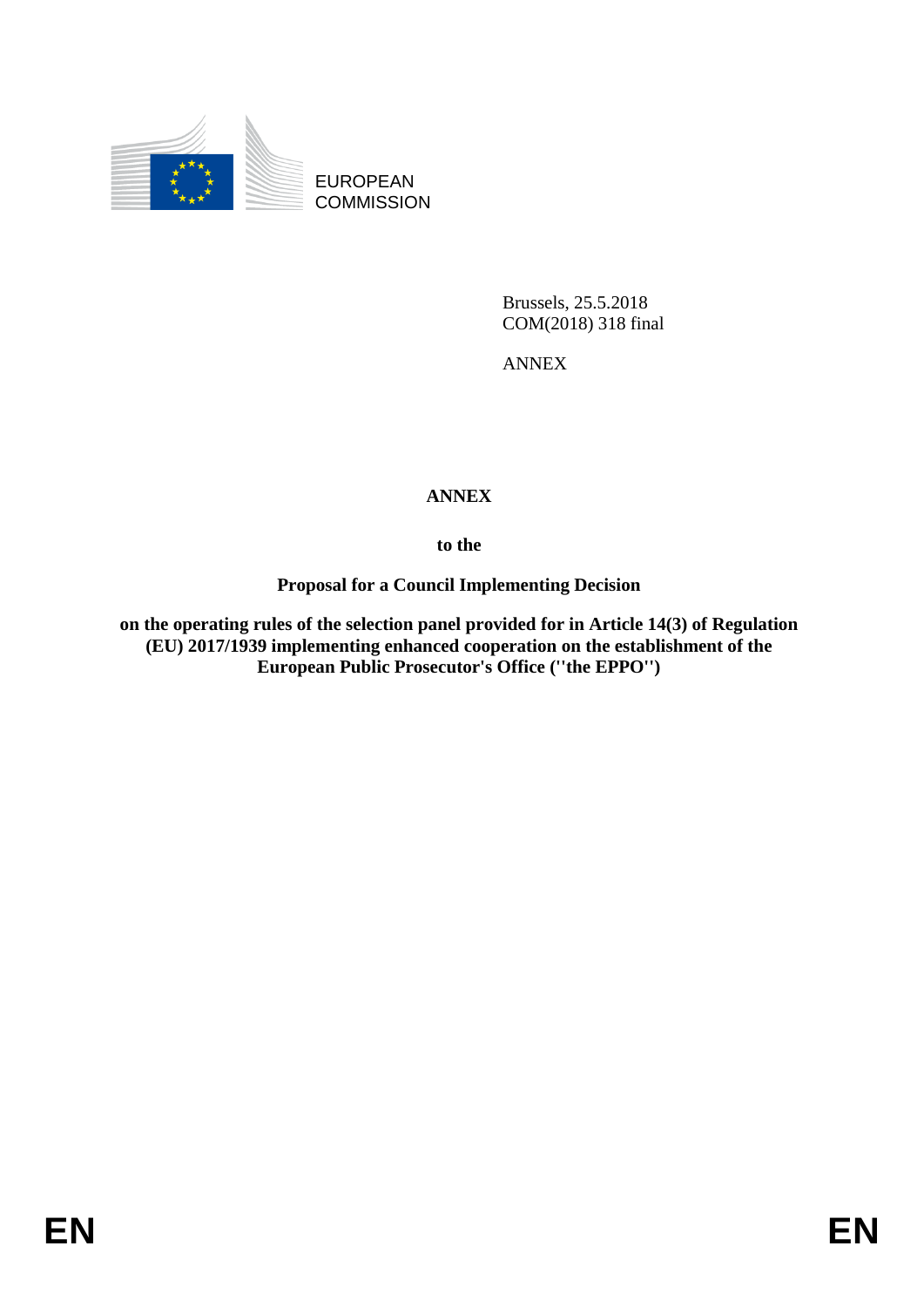### **ANNEX**

### **I. Mission**

The selection panel shall draw up a shortlist of qualified candidates for the position of European Chief Prosecutor, in accordance with Article 14(3) of Regulation (EU)  $2017/1939<sup>1</sup>$ . It shall also provide a reasoned opinion on the qualifications of candidates nominated for the position of European Prosecutor, in accordance with Article 16(2) of Regulation (EU) 2017/1939, before their appointment by the European Parliament and Council in the former case and by the Council in the latter.

### **II. Composition and term of office**

The selection panel shall comprise twelve persons who, at the time of their appointment, are former members of the Court of Justice and the Court of Auditors, former national members of Eurojust, members of national supreme courts, high-level prosecutors or lawyers of recognised competence. All members shall meet at least one of the abovementioned criteria at the time of their appointment.

The members of the selection panel shall be appointed by the Council, on a proposal from the Commission, for a period of four years. One of the persons chosen shall be proposed by the European Parliament. A person who is to replace a member before the expiry of that period shall be appointed for the remainder of their predecessor's term. Members of the panel may be reappointed once.

## **III. Presidency and secretariat**

The selection panel shall be chaired by one of its members, elected for that purpose by the members of the panel by a majority vote. The Commission shall be responsible for the panel's secretariat. It shall provide the administrative support necessary for the working of the panel, including the translation of documents. The secretariat shall also transmit the shortlist of candidates for the post as European Chief Prosecutor to the European Parliament and the Council, and, respectively, the reasoned opinions on the candidates' qualifications to perform the duties of European Prosecutors to the Council.

## **IV. Deliberations and quorum**

The deliberations of the selection panel shall be confidential and shall take place *in camera*. The meetings of the panel shall be valid only if at least nine members are present.

Decisions of the selection panel shall be taken by consensus. However, if a member asks for a vote, the decision shall be taken by a simple majority of the members present. In the event of a tie in the voting, the chair shall have the casting vote.

## **V. Referral to the panel and requests for additional information**

As soon as the applications for the position of European Chief Prosecutor are received, the secretariat shall send them to the chair of the panel. The same applies to nominations for the position of European Prosecutor, including the accompanying documents submitted by the Member States.

The selection panel may ask applicants and, in the case of nominations for the position of European Prosecutor, the government of the nominating Member State to provide additional information or other material which the panel considers necessary for its deliberations.

 $\mathbf{1}$ <sup>1</sup> **Council Regulation (EU) 2017/1939 of 12 October 2017 implementing enhanced cooperation on the establishment of the European Public Prosecutor's Office ('the EPPO')** OJ L 283, 31.10.2017, p. 1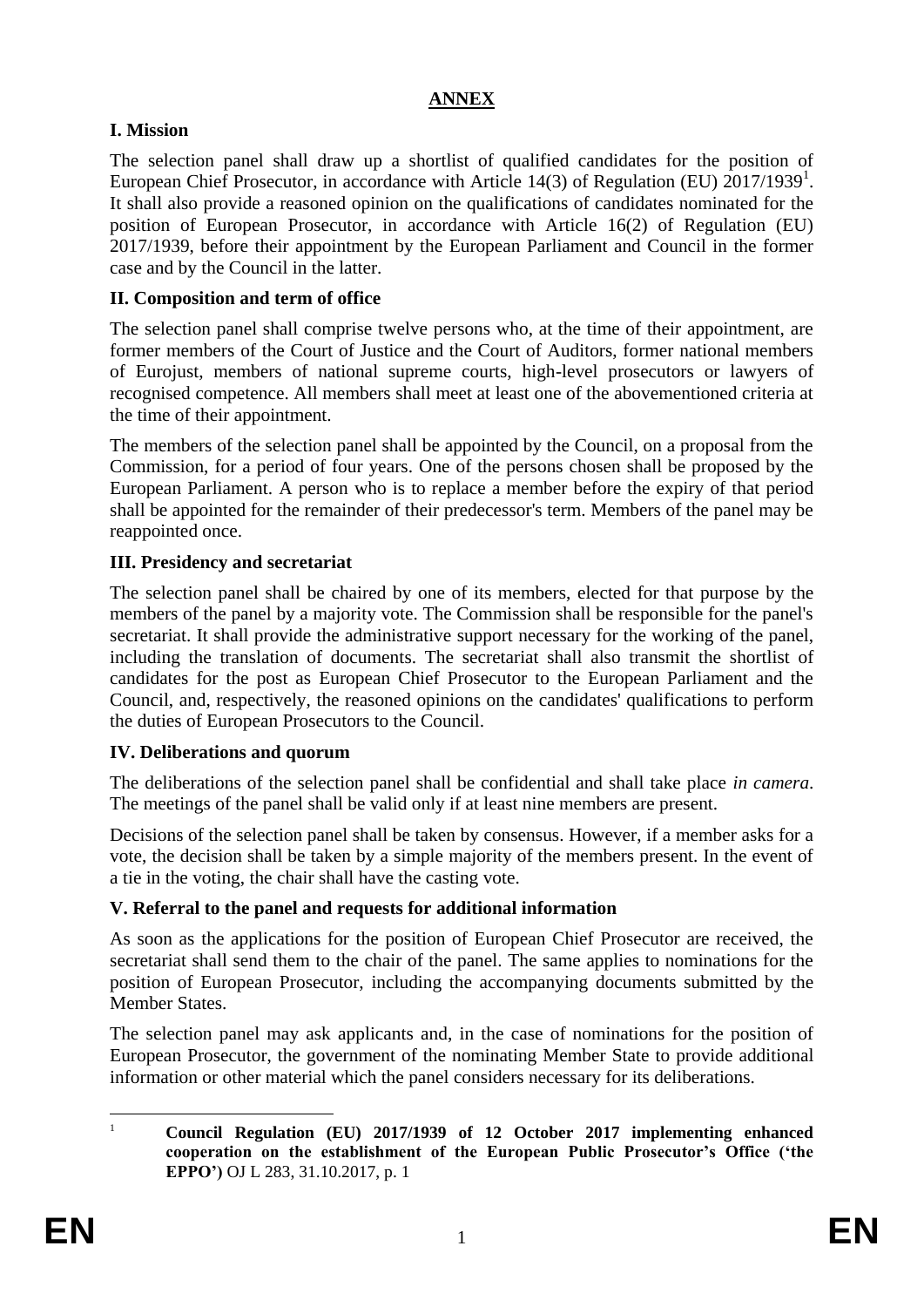#### **VI. Review and hearing**

#### 1. Procedure for the appointment of the European Chief Prosecutor

Upon receipt of the candidates' applications, the selection panel shall review the applications with regard to the requirements set out in Article 14(2) of Regulation (EU) 2017/1939, as further specified in the vacancy notice. Candidates who do not meet the eligibility requirements shall be excluded from the next steps of the procedure. The panel shall rank candidates who fulfil the requirements according to their qualifications and experience, on the basis of the documentation and information provided in the application or produced following a request pursuant to Rule V. A sufficient number of the highest ranked candidates shall be heard by the panel to enable it to establish the shortlist referred to in Rule VII. The hearing shall take place in person.

Candidates who do not fulfil the eligibility requirements or who are not invited to be heard by the panel shall be informed of the reasons. A candidate may react to this decision stating the reasons why he/she does not agree with the panel's assessment. Subsequently, the panel will reassess the candidate's application and inform him/her of its conclusion in writing. Candidates who are excluded from the selection procedure may submit to the Council a complaint within the meaning of Article 90(2) of the Staff Regulations.

#### 2. Procedure for the appointment of European Prosecutors

Upon receipt of the nominations, the selection panel shall review them with regard to the requirements set out in Article 16(1) of Regulation (EU) 2017/1939. The panel shall hear the candidates nominated. The hearing shall take place in person.

#### **VII. Findings and statement of reasons**

#### 1. European Chief Prosecutor

Based on its findings during the review and hearing, the selection panel shall draw up a shortlist of three to five candidates to be submitted to the European Parliament and the Council. It shall provide reasons for selecting the candidates on the shortlist. Candidates who are not placed on the shortlist shall be informed of the reasons.

The selection panel shall rank the candidates according to their qualifications and experience. The ranking shall indicate the panel's order of preference and shall not be binding on the European Parliament and the Council. Candidates who are not included in the shortlist of qualified candidates drawn up by the panel may submit to the Council a complaint within the meaning of Article 90(2) of the Staff Regulations.

#### 2. European Prosecutors

Based on its findings during the review and hearing, the panel shall formulate an opinion on the candidates' qualifications to perform the duties of European Prosecutors and expressly state whether or not a candidate fulfils the conditions in Article 16(1) of Regulation (EU) 2017/1939. The panel shall provide reasons for its opinion.

In the event that nominated candidates do not fulfil the conditions set out in Article 16(1) of Regulation (EU) 2017/1939, the selection panel shall, through its secretariat, request the Member State concerned to nominate a corresponding number of new candidates.

The panel shall rank the candidates according to their qualifications and experience. The ranking shall indicate the panel's order of preference and shall not be binding on the Council.

### **VIII. Financial provisions**